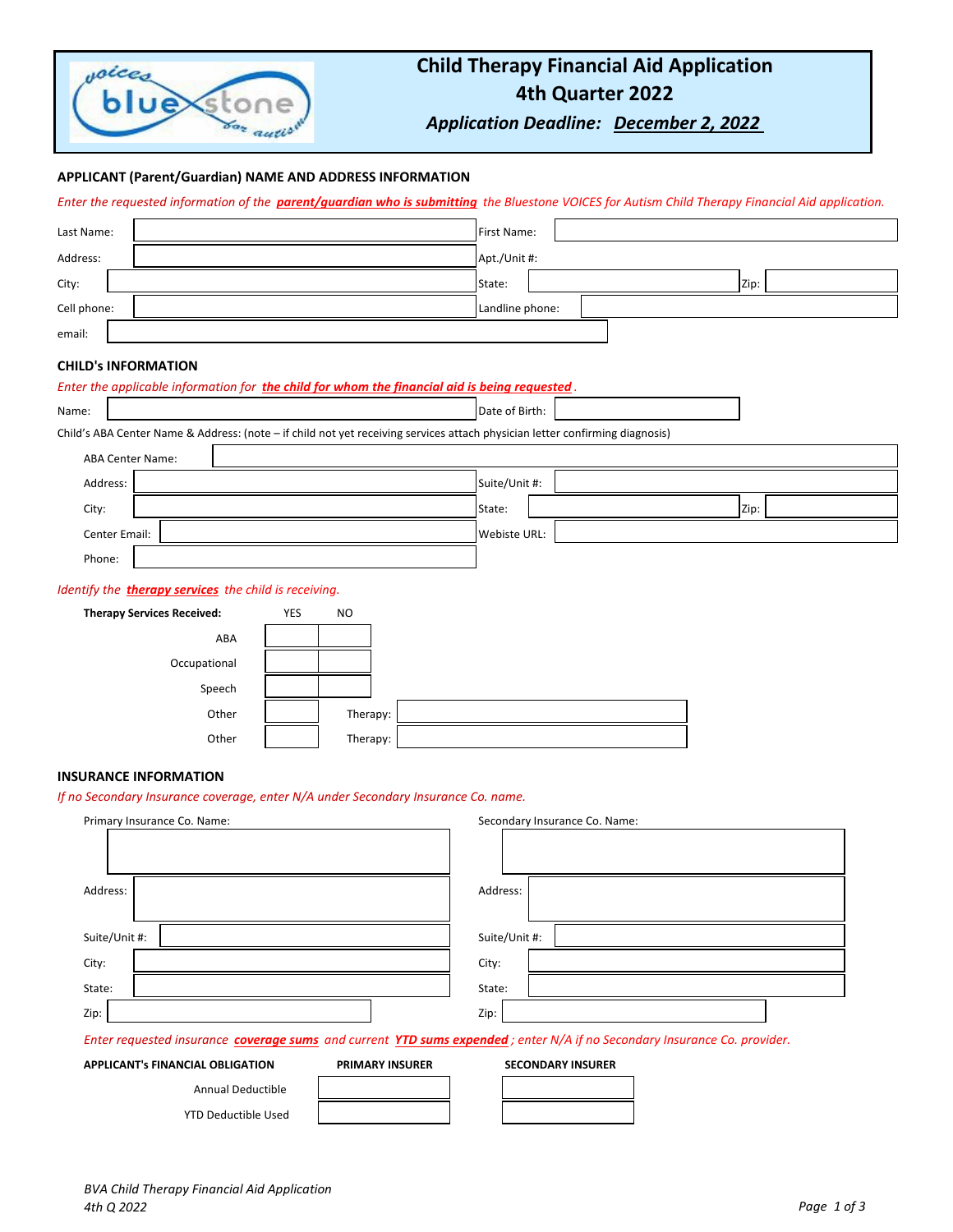### **APPLICANT's FINANCIAL OBLIGATION PRIMARY INSURER SECONDARY INSURER**

Maximum Annual Coinsurance/Copay

YTD Coinsurnce/Copay Used

Maximum Annual Out of Pocket (OoP)

**APPLICANT FAMILY / HOUSEHOLD INFORMATION** 

YTD OoP Used

Full Name:  $\begin{array}{|c|c|c|c|c|c|}\n\hline\n\end{array}$  Relationship:  $\begin{array}{|c|c|c|c|c|}\n\hline\n\end{array}$  Relationship:  $\begin{array}{|c|c|c|c|c|}\n\hline\n\end{array}$  Age or DOB: Full Name:  $\begin{array}{|c|c|c|c|c|}\hline \end{array}$  Relationship:  $\begin{array}{|c|c|c|c|c|}\hline \end{array}$  Age or DOB: Full Name: Relationship: Age or DOB: Full Name: Relationship: Age or DOB: Full Name: Relationship: Age or DOB:

# **FAMILY EMPLOYMENT INFORMATION**

*sibling, grandparent, etc.)*

*Enter requested employer(s) information & expected annual gross income for parent(s)/guardian(s); enter N/A if there is no 2nd parent/guardian or the 2nd parent/guardian is not employed.* 

*List all household members expect Applicant and Child ; relationship information is as the member is related to the Child (i.e., mother, father,* 

|                   | Parent/Guardian #1 (APPLICANT) | Parent/Guardian #2 |
|-------------------|--------------------------------|--------------------|
| Current Employer: |                                |                    |
| Position:         |                                |                    |
| Annual Gross Pay: |                                |                    |

# **HOUSEHOLD's ESTIMATED MONTHLY CASH FLOW ASSESSME**

*Enter estimated total monthly net income & expenditures obtained from all household members. If income/expenditure is not monthly (example: weekly, semi-monthly paycheck, semi-annual property tax, quarterly water bill) use calculated monthly equivalent .* 

**TOTAL ESTIMATED MONTHLY INCOME**

- 
- 
- *> SSI / SSDI*
- *> Unemployment*
- *> Workman Compensation*
- *etc. > Structured Settlement: e.g., monthly alimony and/or child support payments.*

**ESTIMATED MONTHLY EXPENES**



*As applicable , include the following: As applicable , include the following:* 

- *> Net monthly salary > Mortgage / Rent*
- *> Military Benefits > Property Tax*

 *> Household Utilities: electricity, natural gas/propane, water, telephone/cable/internet, etc.*

 *> Insurance: home, renters, auto, medical, life, disability, personal liability,* 

 *> Transportation: auto loan, gasoline, all forms of public transportation, etc.*

 *> Structured Settlement: e.g., monthly alimony and/or child support expenditures.* 

# **REASON FOR APPLYING FOR BVA FINANCIAL AID:**